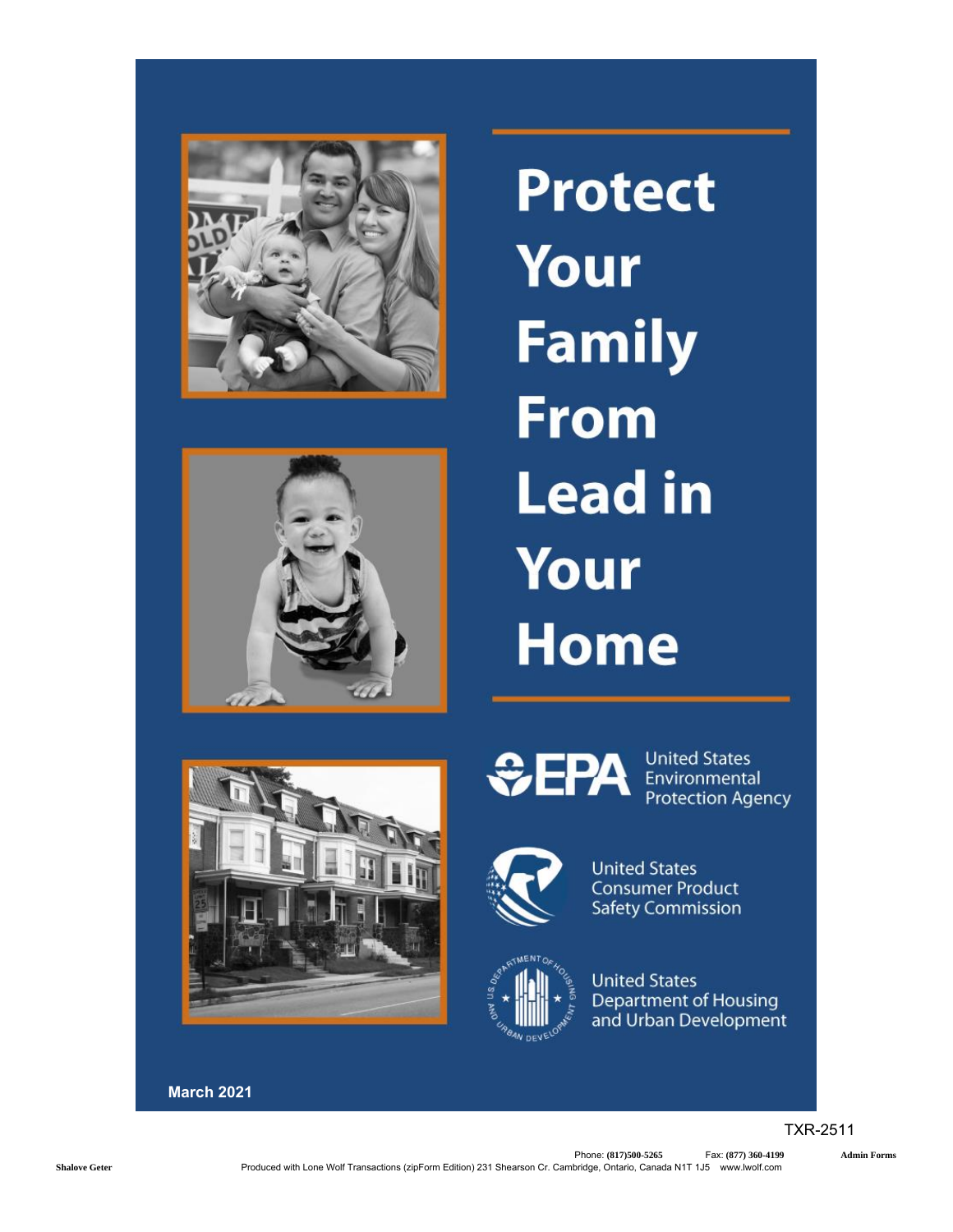### Are You Planning to Buy or Rent a Home Built Before 1978?

Did you know that many homes built before 1978 have lead-based paint? Lead from paint, chips, and dust can pose serious health hazards.

Read this entire brochure to learn:

- $\bullet$  How lead gets into the body
- **.** How lead affects health
- What you can do to protect your family
- Where to go for more information

#### Before renting or buying a pre-1978 home or apartment, federal law requires:

- Sellers must disclose known information on lead-based paint or leadbased paint hazards before selling a house.
- Real estate sales contracts must include a specific warning statement about lead-based paint. Buyers have up to 10 days to check for lead.
- . Landlords must disclose known information on lead-based paint and lead-based paint hazards before leases take effect. Leases must include a specific warning statement about lead-based paint.

#### If undertaking renovations, repairs, or painting (RRP) projects in your pre-1978 home or apartment:

● Read EPA's pamphlet, *The Lead-Safe Certified Guide to Renovate Right,* to learn about the lead-safe work practices that contractors are required to follow when working in your home (see page 12).



Produced with Lone Wolf Transactions (zipForm Edition) 231 Shearson Cr. Cambridge, Ontario, Canada N1T 1J5 www.lwolf.com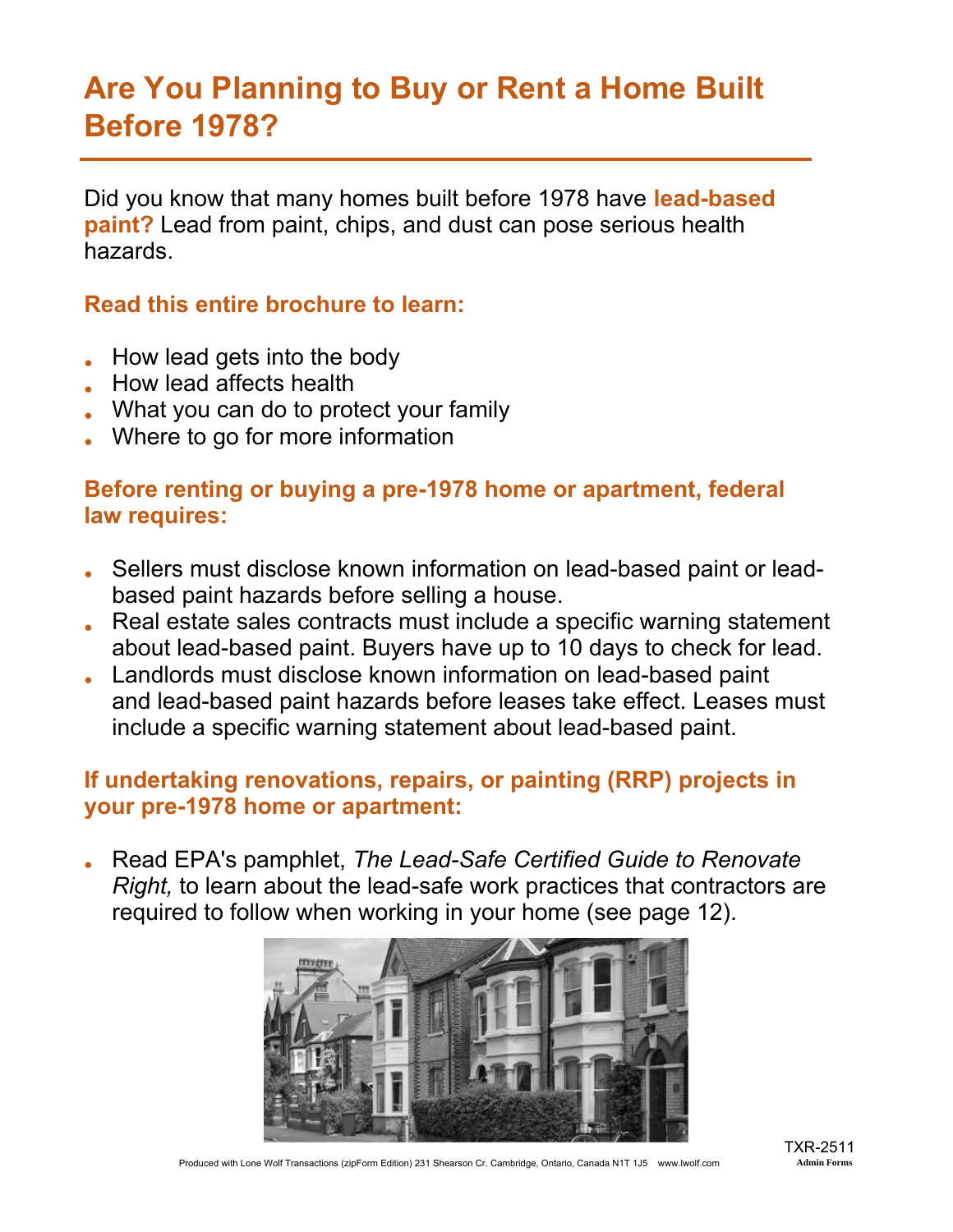# Simple Steps to Protect Your Family from Lead Hazards

#### If you think your home has lead-based paint:

- Don't try to remove lead-based paint yourself.
- . Always keep painted surfaces in good condition to minimize deterioration.
- Get your home checked for lead hazards. Find a certified inspector or risk assessor at epa.gov/lead.
- . Talk to your landlord about fixing surfaces with peeling or chipping paint.
- Regularly clean floors, window sills, and other surfaces.
- Take precautions to avoid exposure to lead dust when remodeling.
- When renovating, repairing, or painting, hire only EPA- or stateapproved Lead-Safe certified renovation firms.
- Before buying, renting, or renovating your home, have it checked for lead-based paint.
- Consult your health care provider about testing your children for lead. Your pediatrician can check for lead with a simple blood test.
- Wash children's hands, bottles, pacifiers, and toys often.
- Make sure children eat healthy, low-fat foods high in iron, calcium, and vitamin C.
- Remove shoes or wipe soil off shoes before entering your house.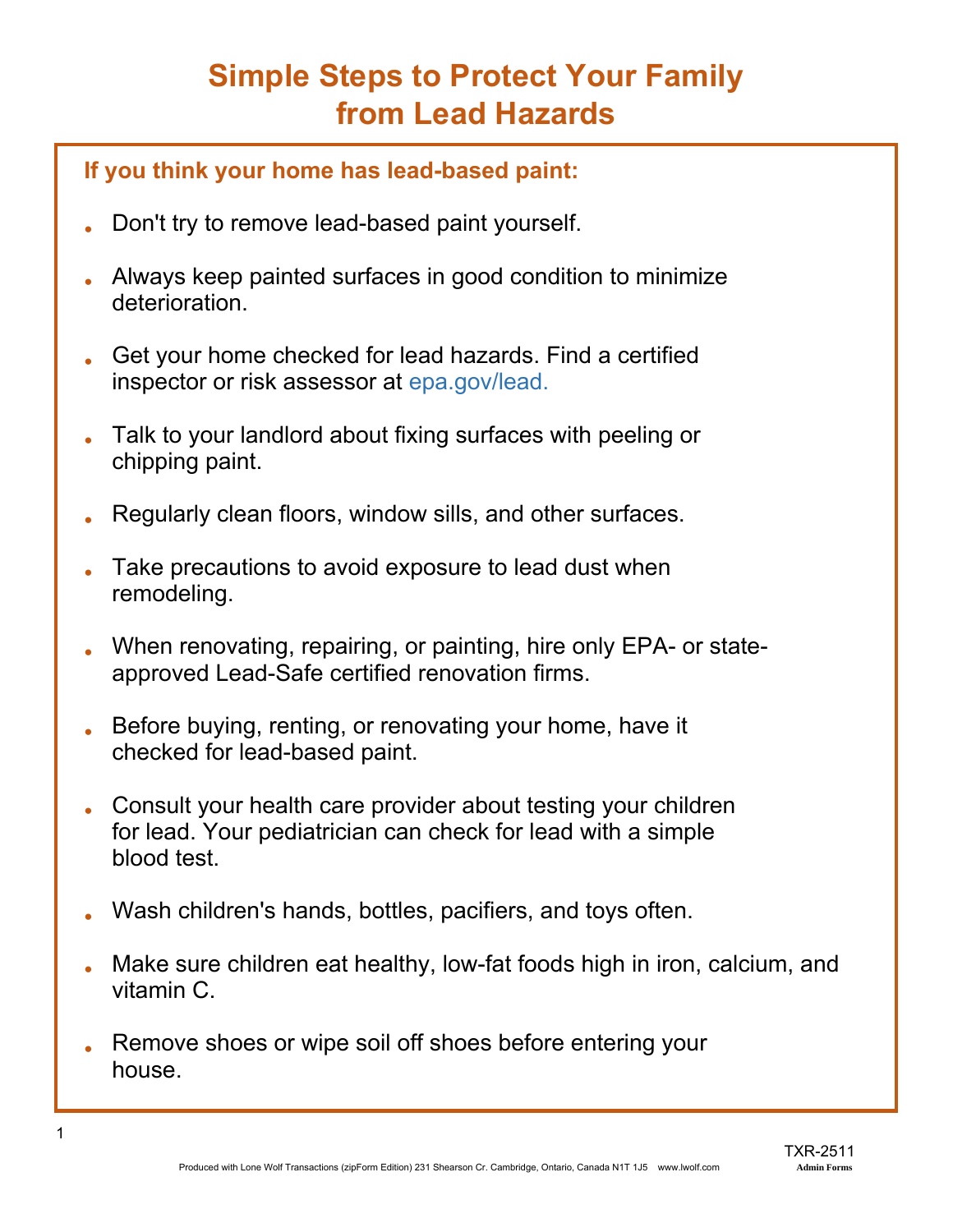# Lead Gets into the Body in Many Ways

#### Adults and children can get lead into their bodies if they:

- Breathe in lead dust (especially during activities such as renovations, repairs, or painting that disturb painted surfaces).
- Swallow lead dust that has settled on food, food preparation surfaces, and other places.
- Eat paint chips or soil that contains lead.

#### Lead is especially dangerous to children under the age of 6.

- At this age, children's brains and nervous systems are more sensitive to the damaging effects of lead.
- . Children's growing bodies absorb more lead.
- Babies and young children often put their hands and other objects in their mouths. These objects can have lead dust on them.



#### Women of childbearing age should know that lead is dangerous to a developing fetus.

. Women with a high lead level in their system before or during pregnancy risk exposing the fetus to lead through the placenta during fetal development.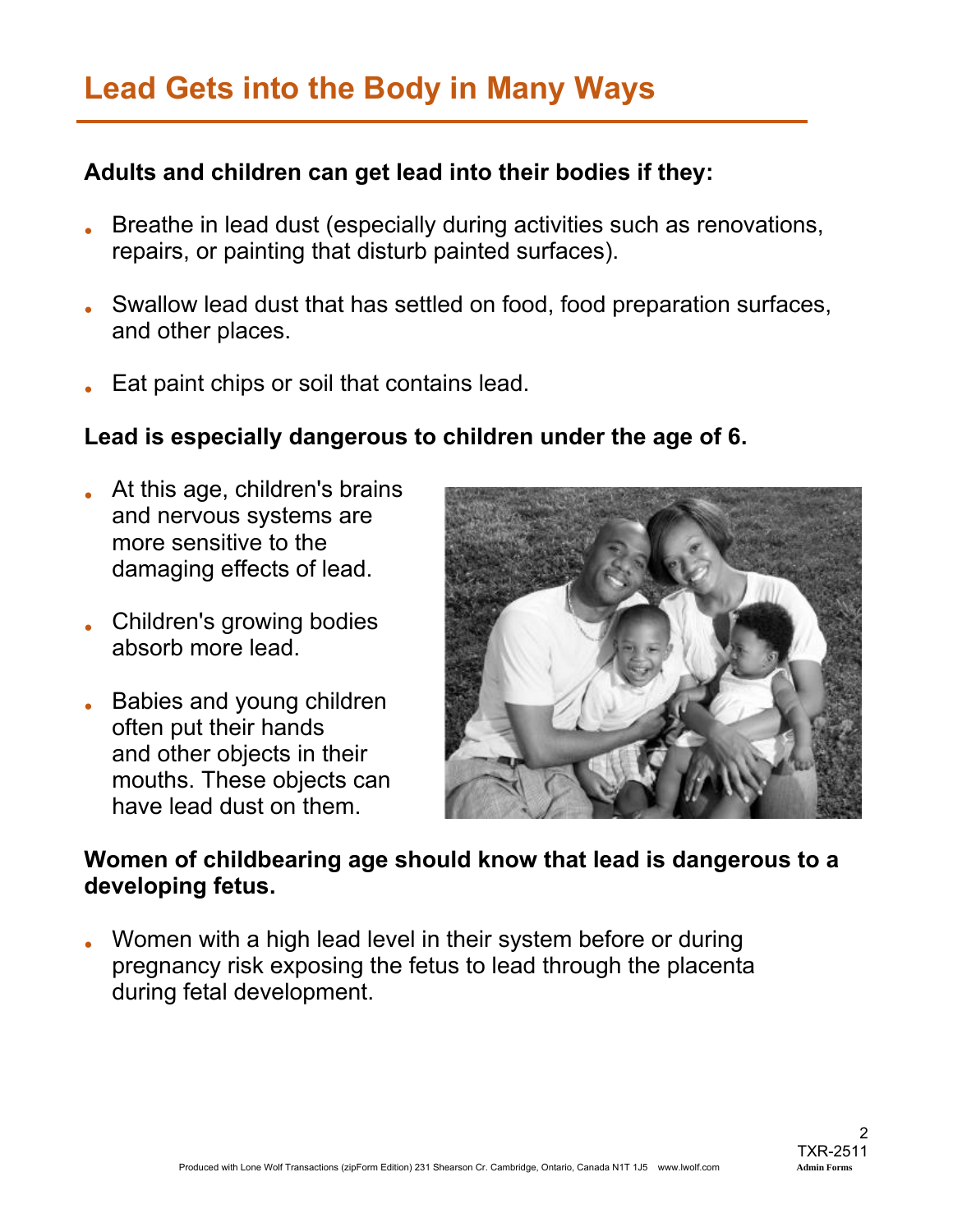## Health Effects of Lead

Lead affects the body in many ways. It is important to know that even exposure to low levels of lead can severely harm children.

#### In children, exposure to lead can cause:

- Nervous system and kidney damage
- Learning disabilities, attention deficit disorder, and decreased intelligence
- Speech, language, and behavior problems
- Poor muscle coordination
- Decreased muscle and bone growth
- Hearing damage

While low-lead exposure is most common, exposure to high amounts of lead can have devastating effects on children, including seizures, unconsciousness, and, in some cases, death.



Although children are especially susceptible to lead exposure, lead can be dangerous for adults, too.

#### In adults, exposure to lead can cause:

- Harm to a developing fetus
- Increased chance of high blood pressure during pregnancy
- Fertility problems (in men and women)
- **High blood pressure**
- Digestive problems
- Nerve disorders
- Memory and concentration problems
- Muscle and joint pain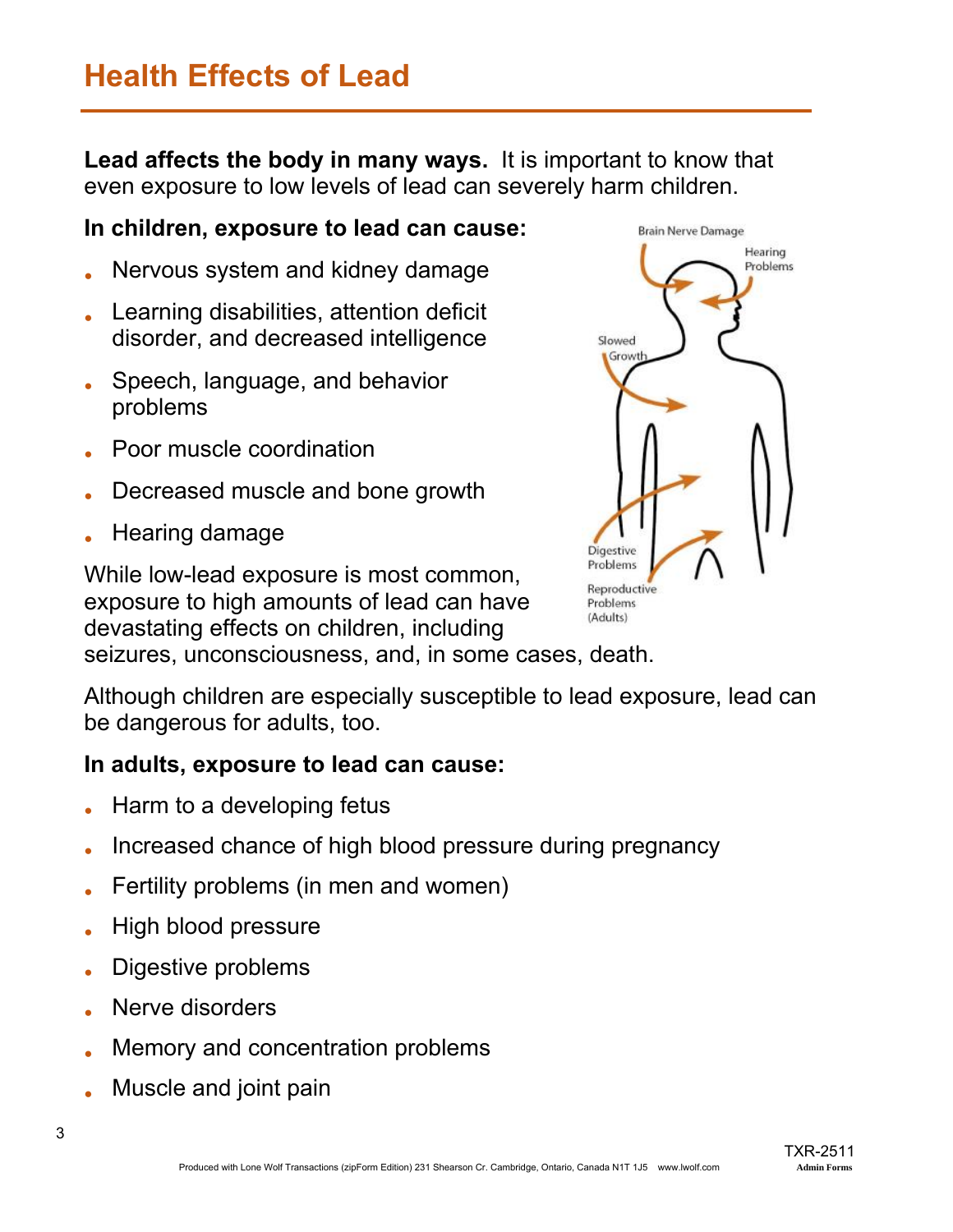#### Get your children and home tested if you think your home has lead.

Children's blood lead levels tend to increase rapidly from 6 to 12 months of age, and tend to peak at 18 to 24 months of age.

Consult your doctor for advice on testing your children. A simple blood test can detect lead. Blood lead tests are usually recommended for:

- Children at ages 1 and 2
- Children or other family members who have been exposed to high levels of lead
- Children who should be tested under your state or local health screening plan

Your doctor can explain what the test results mean and if more testing will be needed.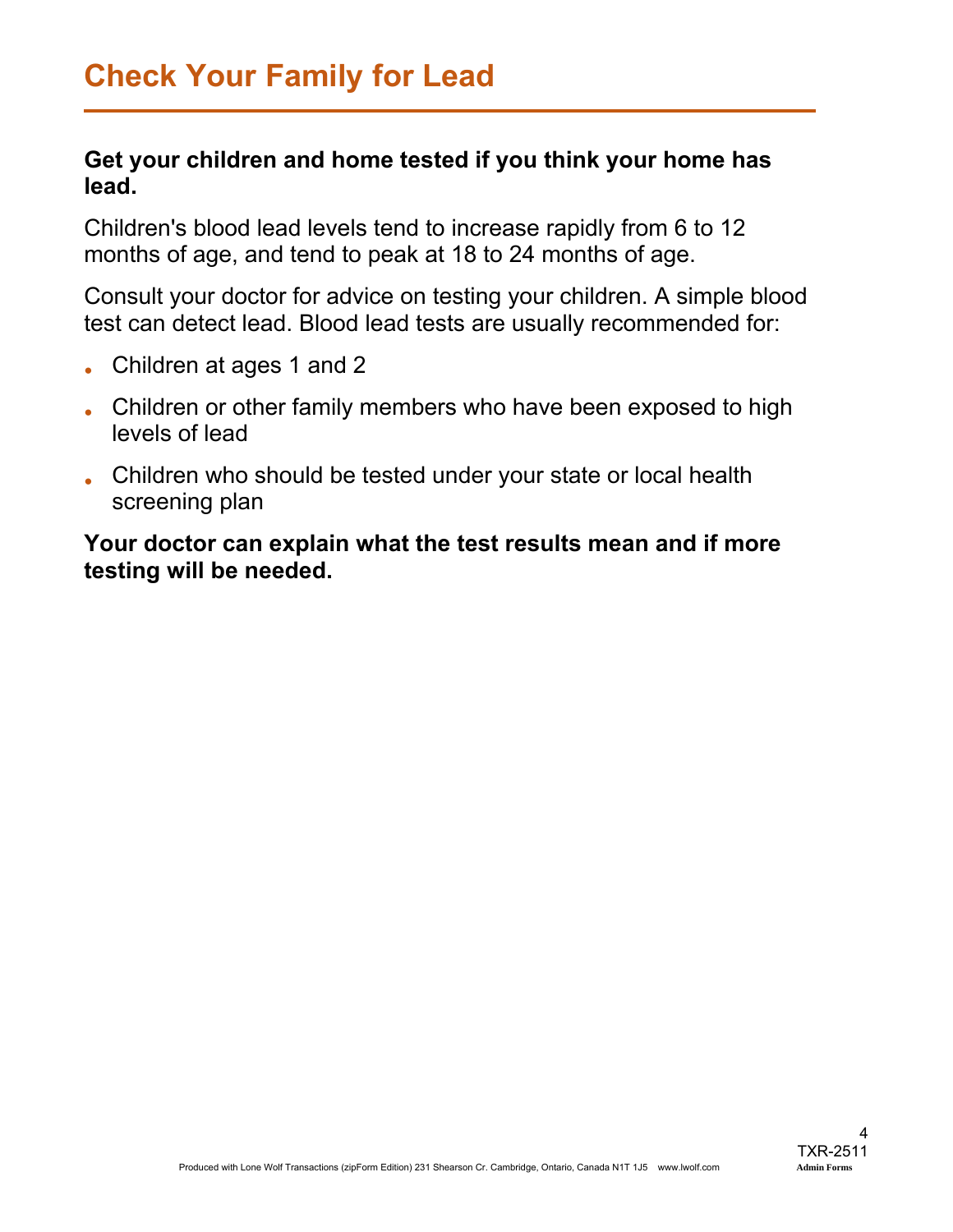In general, the older your home or childcare facility, the more likely it has lead-based paint.<sup>1</sup>

Many homes, including private, federally-assisted, federallyowned housing, and childcare facilities built before 1978 have lead-based paint. In 1978, the federal government banned consumer uses of lead-containing paint.<sup>2</sup>

Learn how to determine if paint is lead-based paint on page 7.

#### Lead can be found:

- In homes and childcare facilities in the city, country, or suburbs,
- In private and public single-family homes and apartments,
- On surfaces inside and outside of the house, and
- In soil around a home. (Soil can pick up lead from exterior paint or other sources, such as past use of leaded gas in cars.)

Learn more about where lead is found at epa.gov/lead.

 $1$  "Lead-based paint" is currently defined by the federal government as paint with lead levels greater than or equal to 1.0 milligram per square centimeter (mg/cm²), or more than 0.5% by weight.

 $2^{\circ}$  "Lead-containing paint" is currently defined by the federal government as lead in new dried paint in excess of 90 parts per million (ppm) by weight.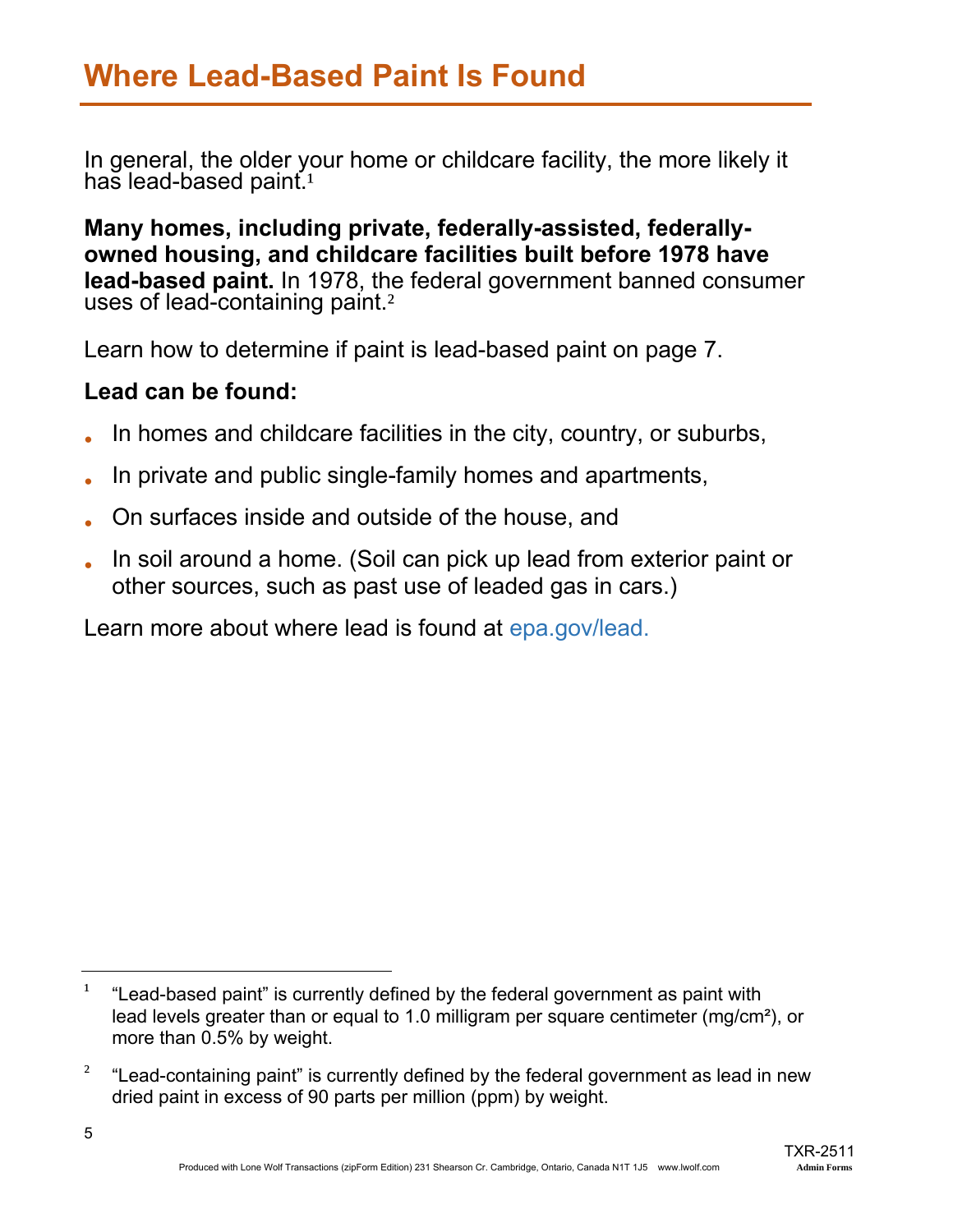# Identifying Lead-Based Paint and Lead-Based Paint Hazards

Deteriorated lead-based paint (peeling, chipping, chalking, cracking, or damaged paint) is a hazard and needs immediate attention. Lead-based paint may also be a hazard when found on surfaces that children can chew or that get a lot of wear and tear, such as:

- On windows and window sills
- Doors and door frames
- Stairs, railings, banisters, and porches

Lead-based paint is usually not a hazard if it is in good condition and if it is not on an impact or friction surface like a window.

Lead dust can form when lead-based paint is scraped, sanded, or heated. Lead dust also forms when painted surfaces containing lead bump or rub together. Lead paint chips and dust can get on surfaces and objects that people touch. Settled lead dust can reenter the air when the home is vacuumed or swept, or when people walk through it. EPA currently defines the following levels of lead in dust as hazardous:

- 10 micrograms per square foot (µg/ft²) and higher for floors,
	- including carpeted floors
- 100 µg/ft² and higher for interior window sills

Lead in soil can be a hazard when children play in bare soil or when people bring soil into the house on their shoes. EPA currently defines the following levels of lead in soil as hazardous:

- 400 parts per million (ppm) and higher in play areas of bare soil
- 1,200 ppm (average) and higher in bare soil in the remainder of the yard

#### Remember, lead from paint chips - which you can see - and lead dust - which you may not be able to see - both can be hazards.

The only way to find out if paint, dust, or soil lead hazards exist is to test for them. The next page describes how to do this.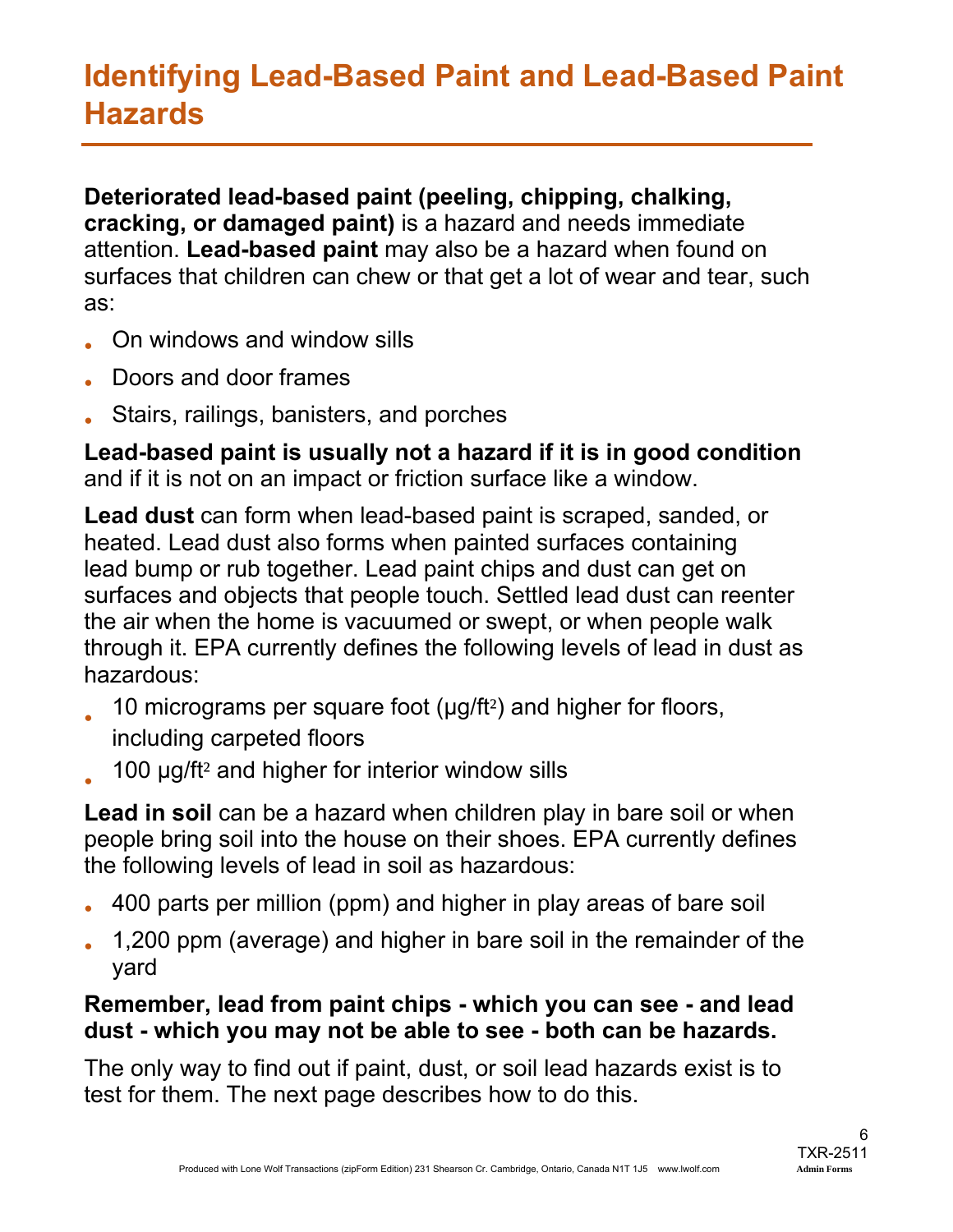# Checking Your Home for Lead

You can get your home tested for lead in several different ways:

- . A lead-based paint inspection tells you if your home has leadbased paint and where it is located. It won't tell you whether your home currently has lead hazards. A trained and certified testing professional, called a lead-based paint inspector, will conduct a paint inspection using methods, such as:
- $\bullet$  Portable x-ray fluorescence (XRF) machine
- Lab tests of paint samples
- A risk assessment tells you if your home currently has any lead hazards from lead in paint, dust, or soil. It also tells you what actions to take to address any hazards. A trained and certified testing professional, called a risk assessor, will:



- Sample paint that is deteriorated on doors, windows, floors, stairs, and walls
- Sample dust near painted surfaces and sample bare soil in the yard
- Get lab tests of paint, dust, and soil samples
- A combination inspection and risk assessment tells you if your home has any lead-based paint and if your home has any lead hazards, and where both are located.

Be sure to read the report provided to you after your inspection or risk assessment is completed, and ask questions about anything you do not understand.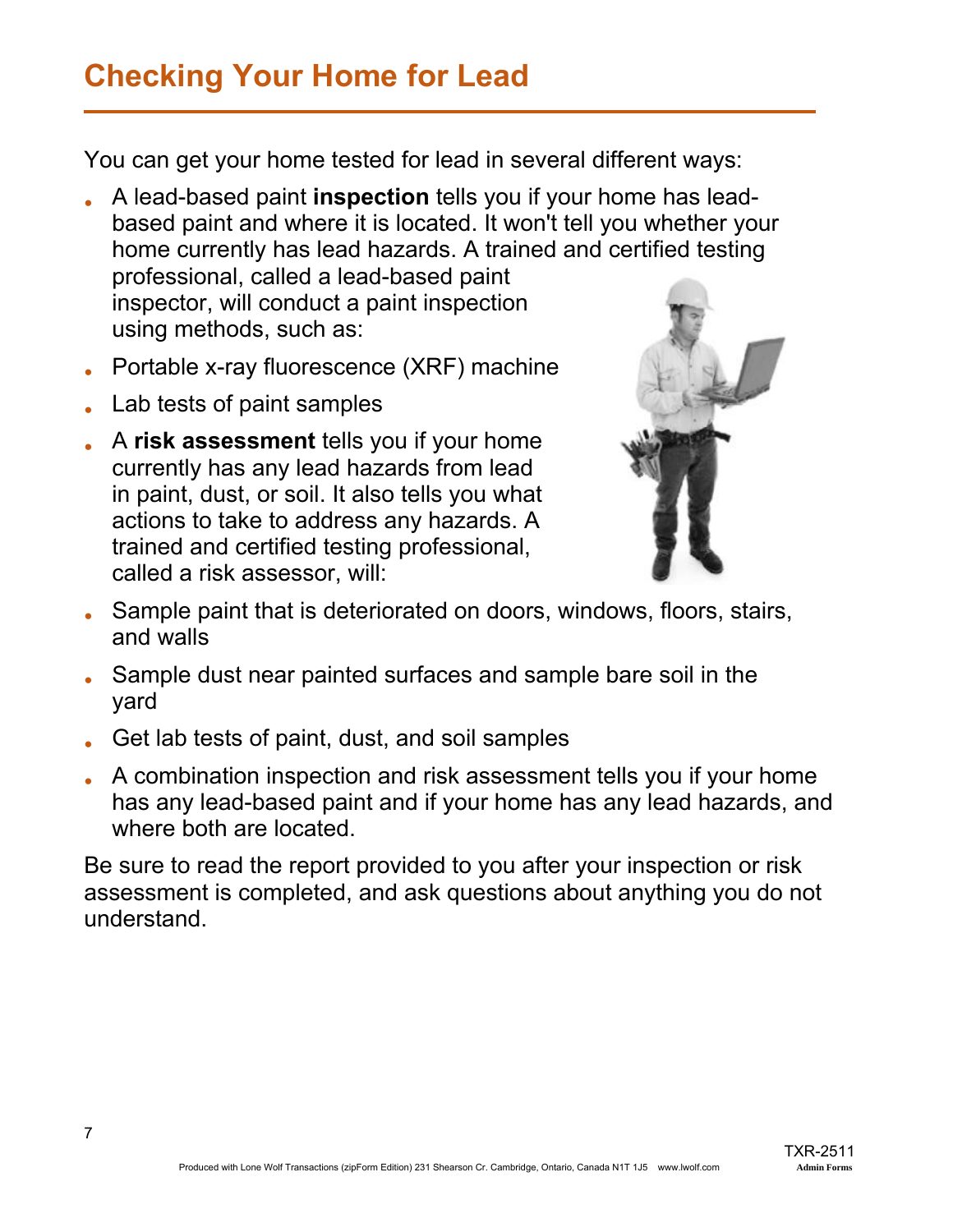In preparing for renovation, repair, or painting work in a pre-1978 home, Lead-Safe Certified renovators (see page 12) may:

- Take paint chip samples to determine if lead-based paint is present in the area planned for renovation and send them to an EPA-recognized lead lab for analysis. In housing receiving federal assistance, the person collecting these samples must be a certified lead-based paint inspector or risk assessor
- Use EPA-recognized tests kits to determine if lead-based paint is absent (but not in housing receiving federal assistance)
- . Presume that lead-based paint is present and use lead-safe work practices

There are state and federal programs in place to ensure that testing is done safely, reliably, and effectively. Contact your state or local agency for more information, visit epa.gov/lead, or call 1-800-424-LEAD (5323) for a list of contacts in your area.<sup>3</sup>

<sup>&</sup>lt;sup>3</sup> Hearing- or speech-challenged individuals may access this number through TTY by calling the Federal Relay Service at 1-800-877-8339.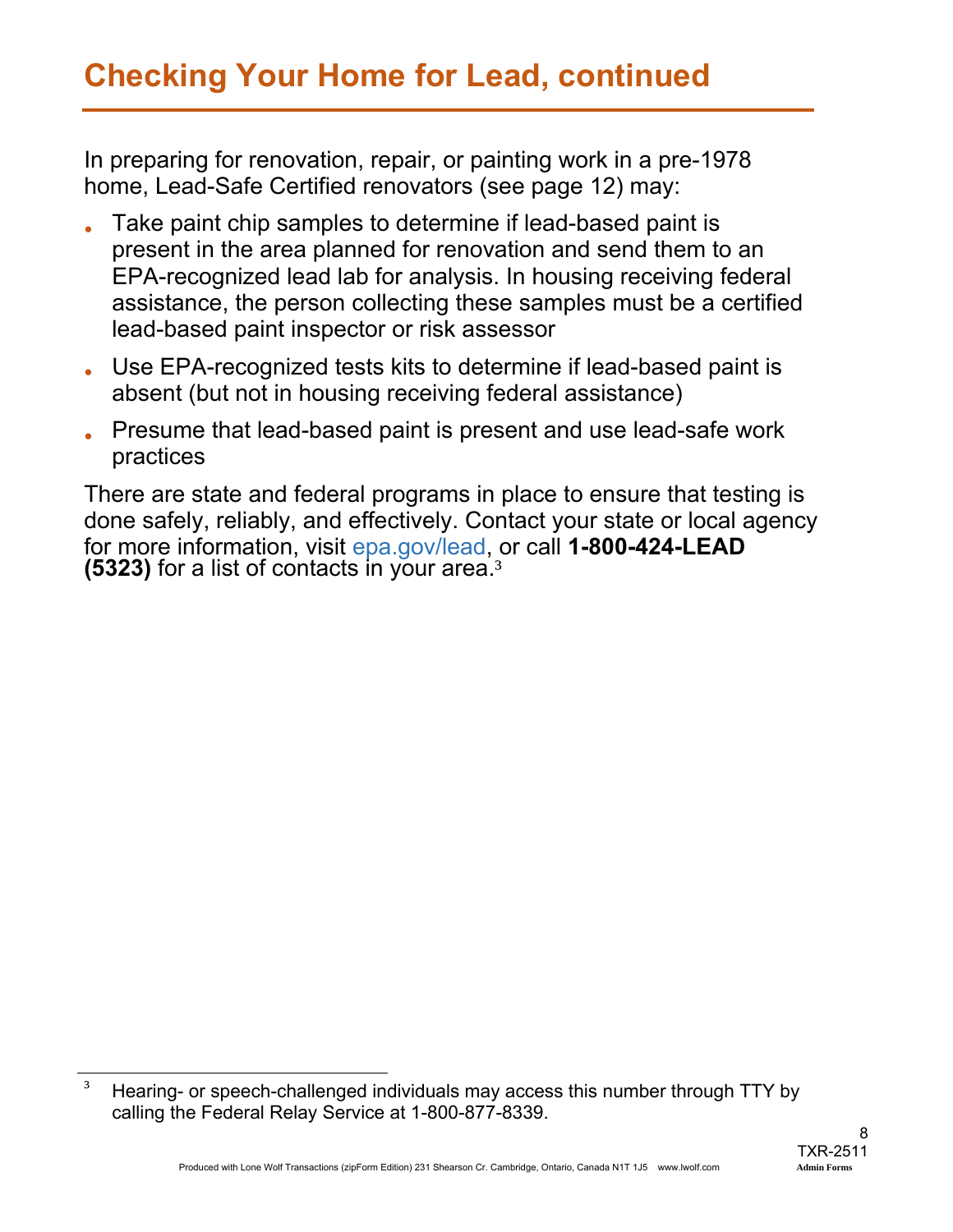# What You Can Do Now to Protect Your Family

#### If you suspect that your house has lead-based paint hazards, you can take some immediate steps to reduce your family's risk:

- If you rent, notify your landlord of peeling or chipping paint.
- Keep painted surfaces clean and free of dust. Clean floors, window frames, window sills, and other surfaces weekly. Use a mop or sponge with warm water and a general all-purpose cleaner. (Remember: never mix ammonia and bleach products together because they can form a dangerous gas.)
- . Carefully clean up paint chips immediately without creating dust.
- Thoroughly rinse sponges and mop heads often during cleaning of dirty or dusty areas, and again afterward.
- Wash your hands and your children's hands often, especially before they eat and before nap time and bed time.
- Keep play areas clean. Wash bottles, pacifiers, toys, and stuffed animals regularly.
- Keep children from chewing window sills or other painted surfaces, or eating soil.
- When renovating, repairing, or painting, hire only EPA- or stateapproved Lead-Safe Certified renovation firms (see page 12).
- Clean or remove shoes before entering your home to avoid tracking in lead from soil.
- Make sure children eat nutritious, low-fat meals high in iron, and calcium, such as spinach and dairy products. Children with good diets absorb less lead.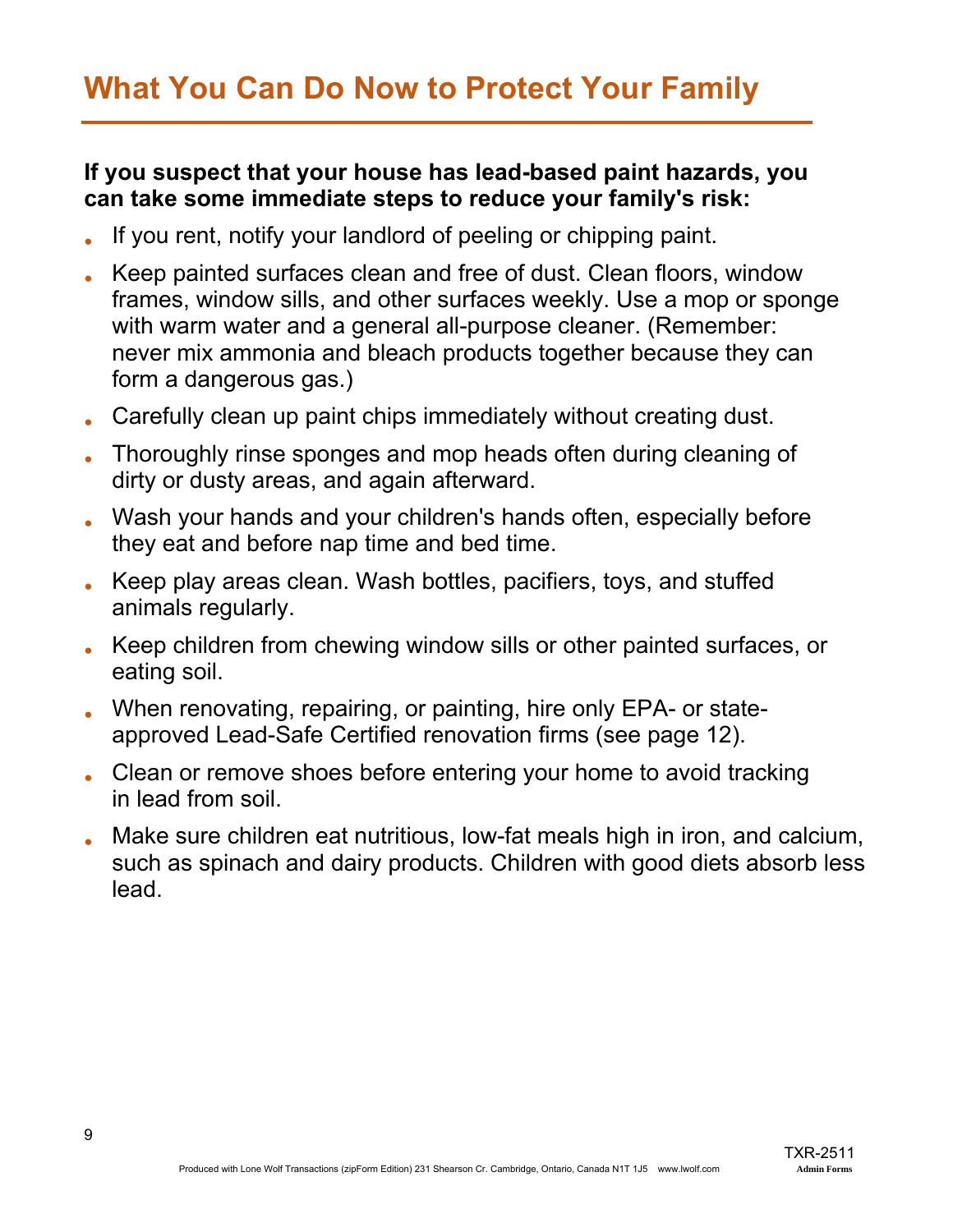# Reducing Lead Hazards

Disturbing lead-based paint or removing lead improperly can increase the hazard to your family by spreading even more lead dust around the house.

In addition to day-to-day cleaning and good nutrition, you can temporarily reduce lead-based paint hazards by taking actions, such as repairing damaged painted surfaces and planting grass to cover leadcontaminated soil. These actions are not permanent solutions and will need ongoing attention.



- You can minimize exposure to lead when renovating, repairing, or painting by hiring an EPA- or statecertified renovator who is trained in the use of lead-safe work practices. If you are a do-it-yourselfer, learn how to use lead-safe work practices in your home.
- To remove lead hazards permanently, you should hire a certified lead abatement contractor. Abatement (or permanent hazard elimination) methods include removing, sealing, or enclosing lead-based paint with special materials. Just painting over the hazard with regular paint is not permanent control.

#### Always use a certified contractor who is trained to address lead hazards safely.

- Hire a Lead-Safe Certified firm (see page 12) to perform renovation, repair, or painting (RRP) projects that disturb painted surfaces.
- To correct lead hazards permanently, hire a certified lead abatement professional. This will ensure your contractor knows how to work safely and has the proper equipment to clean up thoroughly.

Certified contractors will employ qualified workers and follow strict safety rules as set by their state or by the federal government.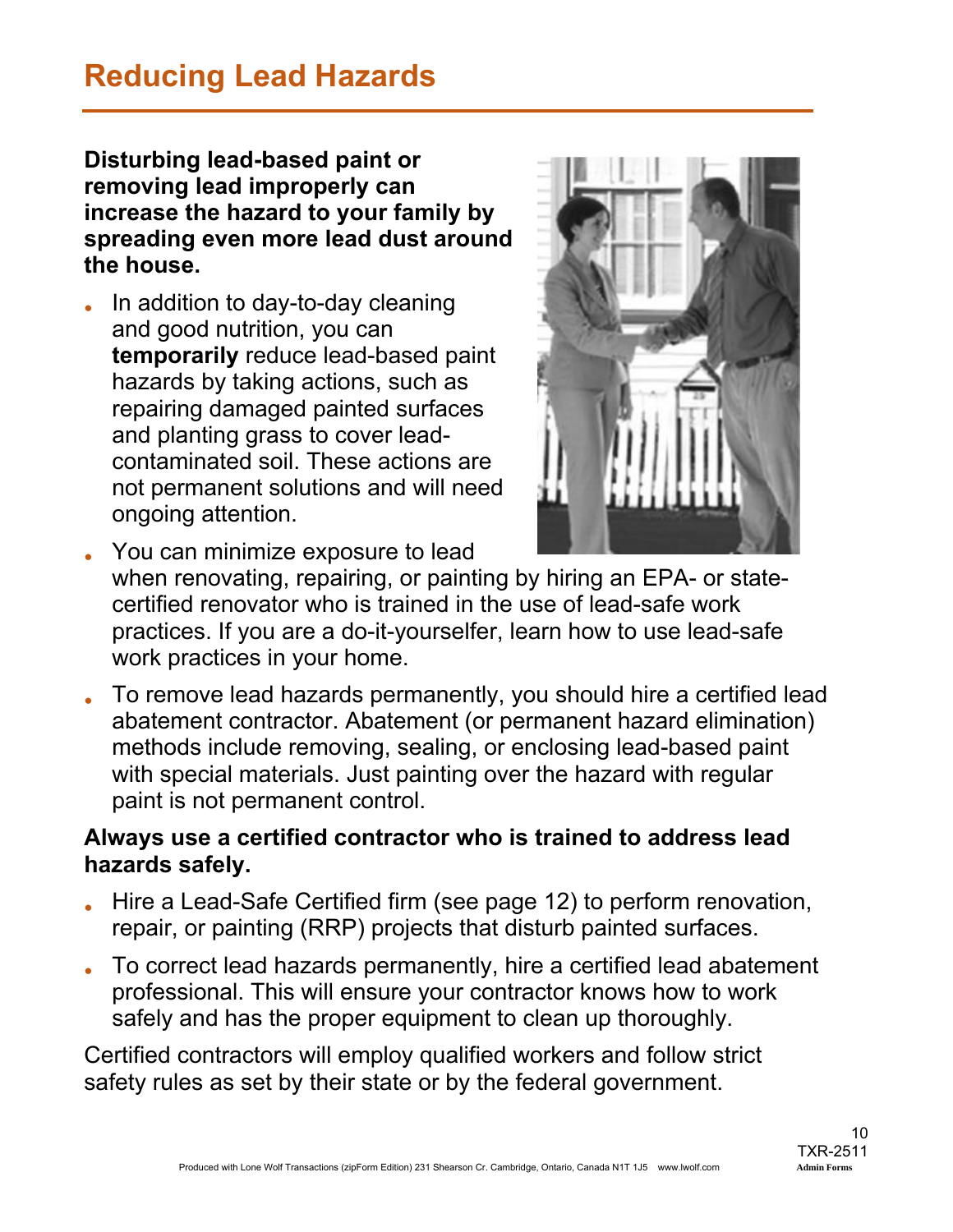If your home has had lead abatement work done or if the housing is receiving federal assistance, once the work is completed, dust cleanup activities must be conducted until clearance testing indicates that lead dust levels are below the following levels:

- 10 micrograms per square foot (µg/ft²) for floors, including carpeted floors
- 100 µg/ft<sup>2</sup> for interior windows sills
- 400 µg/ft² for window troughs

Abatements are designed to permanently eliminate lead-based paint hazards. However, lead dust can be reintroduced into an abated area.

- Use a HEPA vacuum on all furniture and other items returned to the area, to reduce the potential for reintroducing lead dust.
- Regularly clean floors, window sills, troughs, and other hard surfaces with a damp cloth or sponge and a general all-purpose cleaner.

Please see page 9 for more information on steps you can take to protect your home after the abatement. For help in locating certified lead abatement professionals in your area, call your state or local agency (see pages 15 and 16), epa.gov/lead, or call 1-800-424-LEAD.

TXR-2511<br>Admin Forms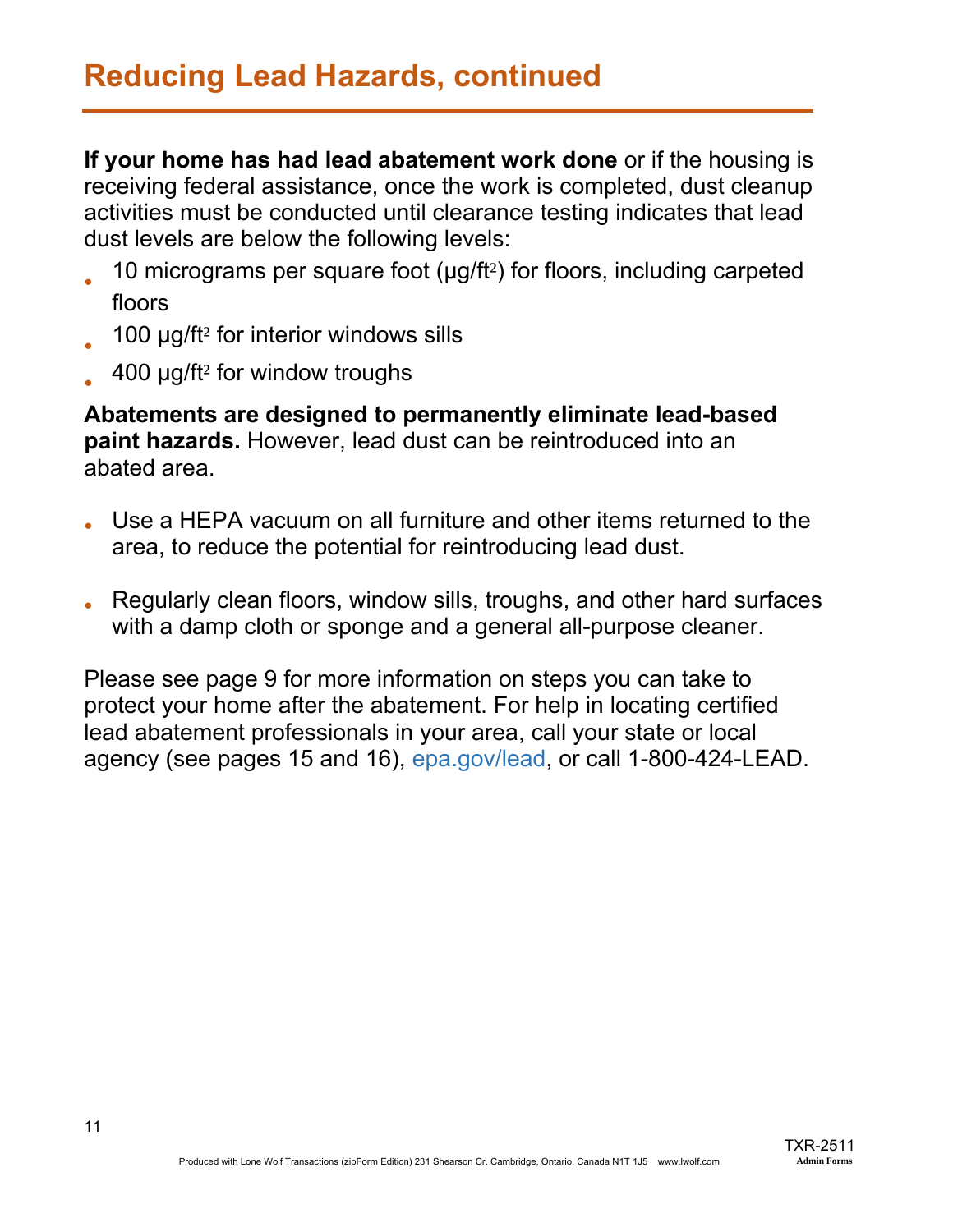# Renovating, Remodeling, or Repairing (RRP) a Home with Lead-Based Paint

#### If you hire a contractor to conduct renovation, repair, or painting (RRP) projects in your pre-1978 home or childcare facility (such as pre-school and kindergarten), your contractor must:

- Be a Lead-Safe Certified firm approved by EPA or an EPA-authorized state program
- . Use qualified trained individuals (Lead-Safe Certified renovators) who follow specific lead-safe work practices to prevent lead contamination
- Provide a copy of EPA's lead hazard information document, *The Lead-Safe Certified Guide to Renovate Right*



#### RRP contractors working in pre-1978 homes and childcare facilities must follow lead-safe work practices that:

- **Contain the work area.** The area must be contained so that dust and debris do not escape from the work area. Warning signs must be put up, and plastic or other impermeable material and tape must be used.
- Avoid renovation methods that generate large amounts of lead-contaminated dust. Some methods generate so much leadcontaminated dust that their use is prohibited. They are:
- Open-flame burning or torching
- Sanding, grinding, planing, needle gunning, or blasting with power tools and equipment not equipped with a shroud and HEPA vacuum attachment
- Using a heat gun at temperatures greater than  $1100^{\circ}F$
- . Clean up thoroughly. The work area should be cleaned up daily. When all the work is done, the area must be cleaned up using special cleaning methods.
- **Dispose of waste properly.** Collect and seal waste in a heavy duty bag or sheeting. When transported, ensure that waste is contained to prevent release of dust and debris.

To learn more about EPA's requirements for RRP projects visit epa.gov/getleadsafe, or read *The Lead-Safe Certified Guide to Renovate Right*.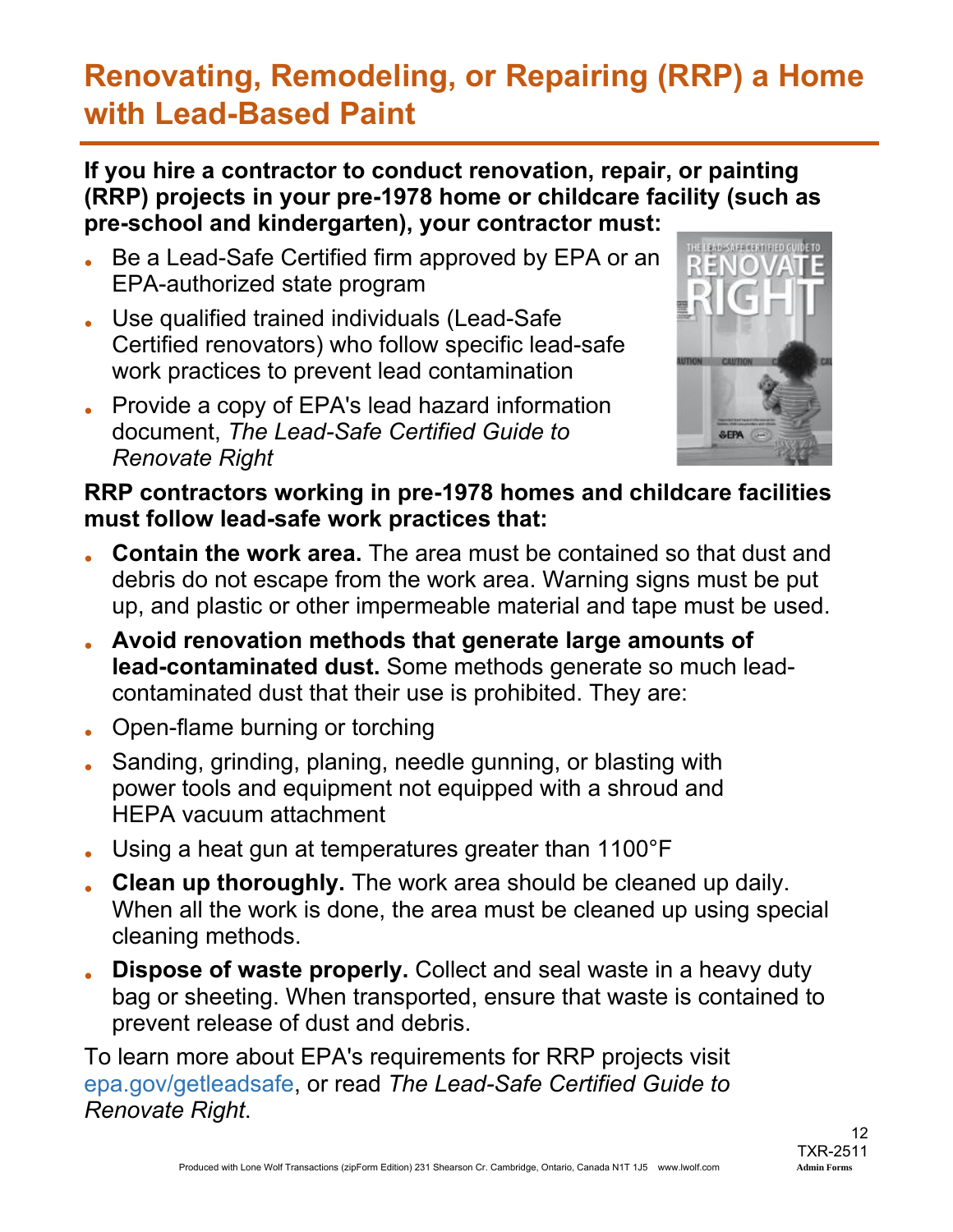# Other Sources of Lead

#### Lead in Drinking Water

The most common sources of lead in drinking water are lead pipes, faucets, and fixtures.

Lead pipes are more likely to be found in older cities and homes built before 1986.

You can't smell or taste lead in drinking water.

To find out for certain if you have lead in drinking water, have your water tested.

Remember older homes with a private well can also have plumbing materials that contain lead.

#### Important Steps You Can Take to Reduce Lead in Drinking Water

- # Use only cold water for drinking, cooking and making baby formula. Remember, boiling water does not remove lead from water.
- Before drinking, flush your home's pipes by running the tap, taking a shower, doing laundry, or doing a load of dishes.
- # Regularly clean your faucet's screen (also known as an aerator).
- # If you use a filter certified to remove lead, don't forget to read the directions to learn when to change the cartridge. Using a filter after it has expired can make it less effective at removing lead.

Contact your water company to determine if the pipe that connects your home to the water main (called a service line) is made from lead. Your area's water company can also provide information about the lead levels in your system's drinking water.

For more information about lead in drinking water, please contact EPA's Safe Drinking Water Hotline at 1-800-426-4791. If you have other questions about lead poisoning prevention, call 1-800 424-LEAD.\*

Call your local health department or water company to find out about testing your water, or visit epa.gov/safewater for EPA's lead in drinking water information. Some states or utilities offer programs to pay for water testing for residents. Contact your state or local water company to learn more.

<sup>\*</sup> Hearing- or speech-challenged individuals may access this number through TTY by calling the Federal Relay Service at 1-800-877-8339.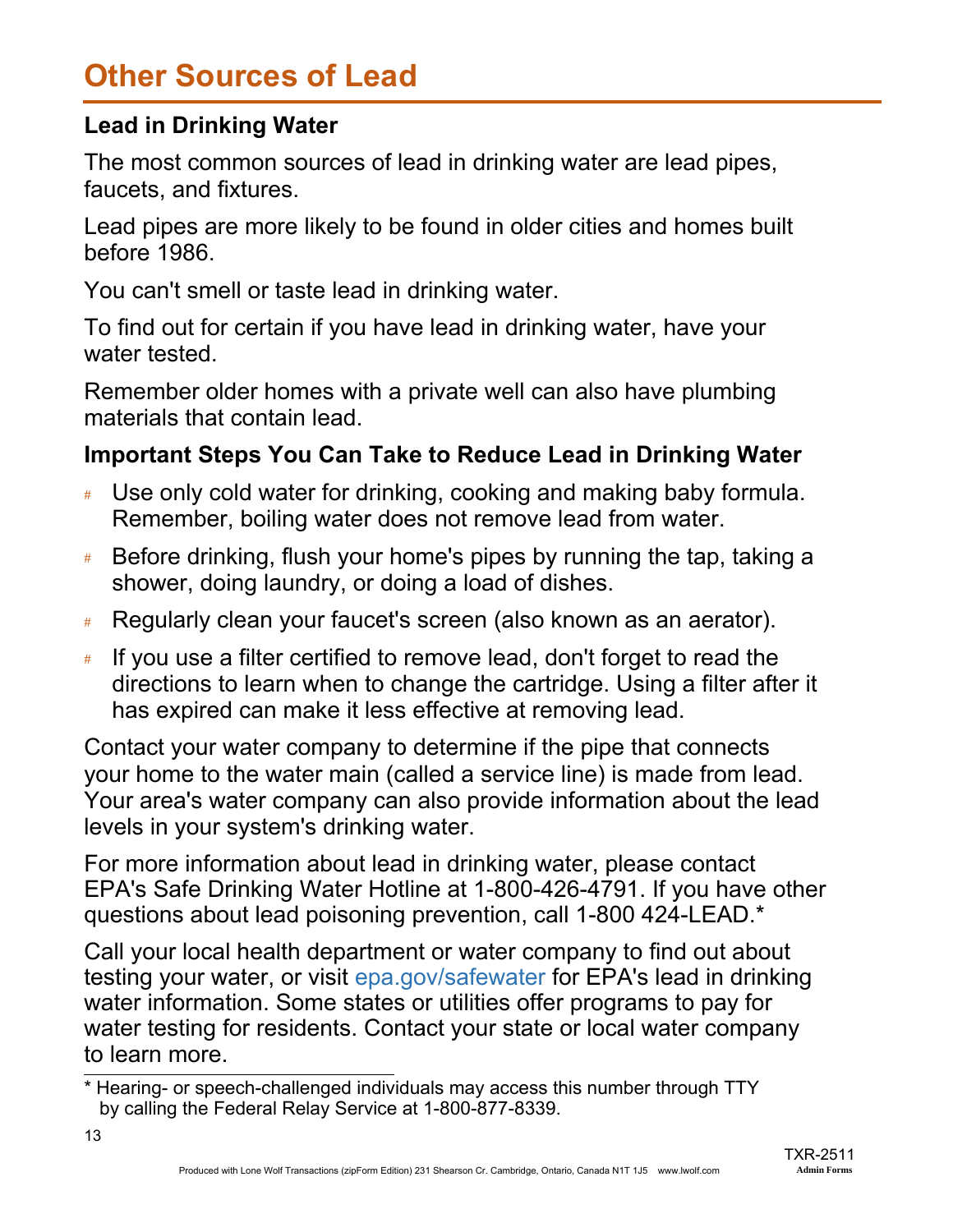# Other Sources of Lead, continued

- **Example 1** Lead smelters or other industries that release lead into the air.
- Your job. If you work with lead, you could bring it home on your body or clothes. Shower and change clothes before coming home. Launder your work clothes separately from the rest of your family's clothes.
- Hobbies that use lead, such as making pottery or stained glass, or refinishing furniture. Call your local health department for information about hobbies that may use lead.
- # Old toys and furniture may have been painted with lead-containing paint. Older toys and other children's products may have parts that contain lead.<sup>4</sup>
- # Food and liquids cooked or stored in lead crystal or lead-glazed pottery or porcelain may contain lead.
- **EXE** Folk remedies, such as "greta" and "azarcon," used to treat an upset stomach.

In 1978, the federal government banned toys, other children's products, and furniture with lead-containing paint. In 2008, the federal government banned lead in most children's products. The federal government currently bans lead in excess of 100 ppm by weight in most children's products.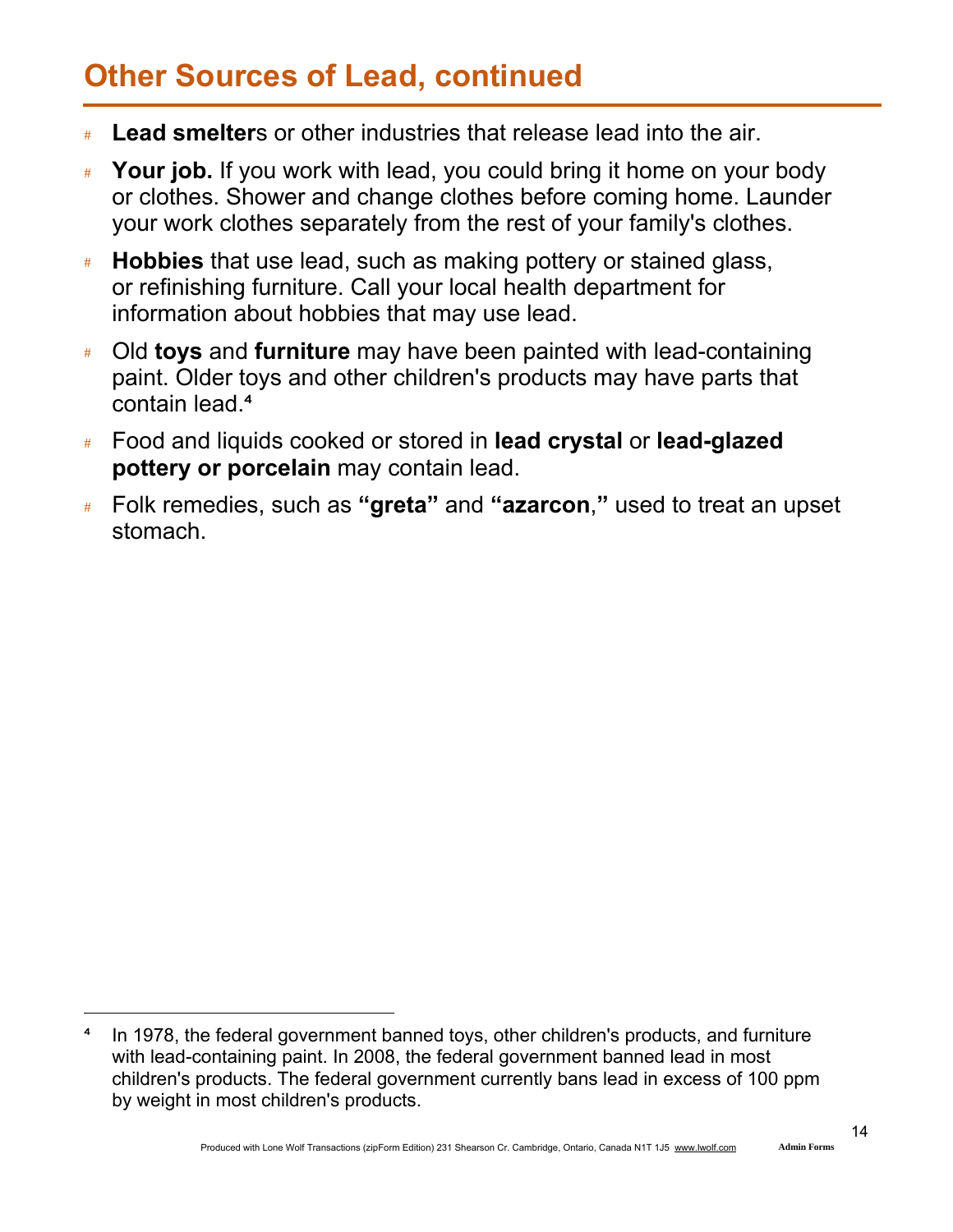#### The National Lead Information Center

Learn how to protect children from lead poisoning and get other information about lead hazards on the Web at epa.gov/lead and hud.gov/lead, or call 1-800-424-LEAD (5323).

#### EPA's Safe Drinking Water Hotline

For information about lead in drinking water, call 1-800-426-4791, or visit epa.gov/lead/safewater for information about lead in drinking water.

#### Consumer Product Safety Commission (CPSC) Hotline

For information on lead in toys and other consumer products, or to report an unsafe consumer product or a product-related injury, call 1-800-638-2772, or visit CPSC's website at cpsc.gov or saferproducts.gov.

#### State and Local Health and Environmental Agencies

Some states, tribes, and cities have their own rules related to leadbased paint. Check with your local agency to see which laws apply to you. Most agencies can also provide information on finding a lead abatement firm in your area, and on possible sources of financial aid for reducing lead hazards. Receive up-to-date address and phone information for your state or local contacts on the Web at epa.gov/lead, or contact the National Lead Information Center at 1-800-424-LEAD.

Hearing- or speech-challenged individuals may access any of the phone numbers in this brochure through TTY by calling the tollfree Federal Relay Service at 1-800-877-8339.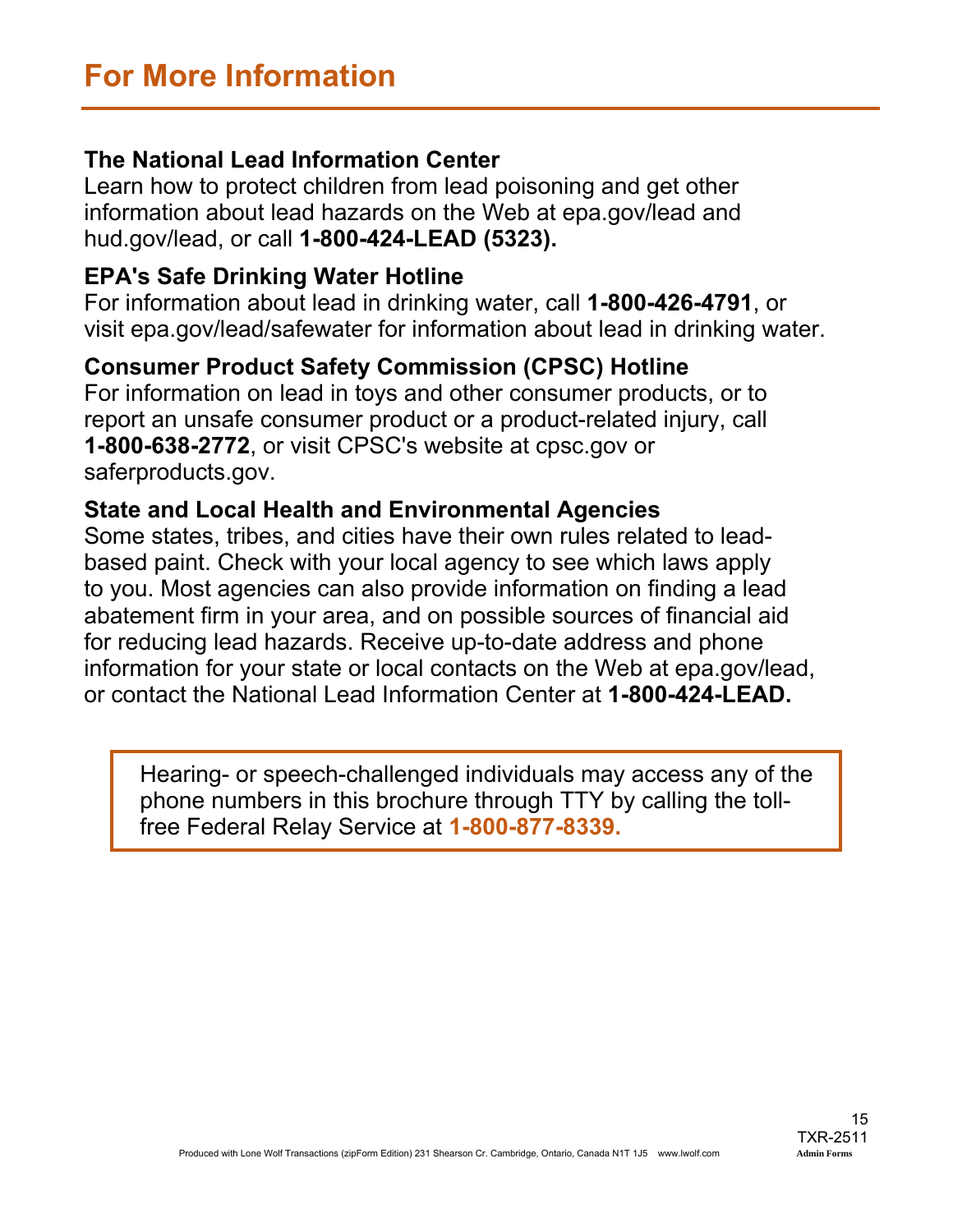# U. S. Environmental Protection Agency (EPA) Regional Offices

The mission of EPA is to protect human health and the environment. Your Regional EPA Office can provide further information regarding regulations and lead protection programs.

Region 1 (Connecticut, Massachusetts, Maine, New Hampshire, Rhode Island, Vermont)

Regional Lead Contact U.S. EPA Region 1 5 Post Office Square, Suite 100, OES 05-4 Boston, MA 02109-3912 (888) 372-7341

Region 2 (New Jersey, New York, Puerto Rico, Virgin Islands)

Regional Lead Contact U.S. EPA Region 2 2890 Woodbridge Avenue Building 205, Mail Stop 225 Edison, NJ 08837-3679 (732) 906-6809

Region 3 (Delaware, Maryland, Pennsylvania, Virginia, DC, West Virginia)

Regional Lead Contact U.S. EPA Region 3 1650 Arch Street Philadelphia, PA 19103 (215) 814-2088

Region 4 (Alabama, Florida, Georgia, Kentucky, Mississippi, North Carolina, South Carolina, Tennessee)

Regional Lead Contact U.S. EPA Region 4 AFC Tower, 12th Floor, Air, Pesticides & Toxics 61 Forsyth Street, SW Atlanta, GA 30303 (404) 562-8998

Region 5 (Illinois, Indiana, Michigan, Minnesota, Ohio, Wisconsin) Regional Lead Contact U.S. EPA Region 5 (LL-17J) 77 West Jackson Boulevard Chicago, IL 60604-3666 (312) 353-3808

Region 6 (Arkansas, Louisiana, New Mexico, Oklahoma, Texas, and 66 Tribes)

Regional Lead Contact U.S. EPA Region 6 1445 Ross Avenue, 12th Floor Dallas, TX 75202-2733 (214) 665-2704

Region 7 (Iowa, Kansas, Missouri, Nebraska)

Regional Lead Contact U.S. EPA Region 7 11201 Renner Blvd. Lenexa, KS 66219 (800) 223-0425

Region 8 (Colorado, Montana, North Dakota, South Dakota, Utah, Wyoming)

Regional Lead Contact U.S. EPA Region 8 1595 Wynkoop St. Denver, CO 80202 (303) 312-6966

Region 9 (Arizona, California, Hawaii, Nevada)

Regional Lead Contact U.S. EPA Region 9 (CMD-4-2) 75 Hawthorne Street San Francisco, CA 94105 (415) 947-4280

Region 10 (Alaska, Idaho, Oregon, Washington)

Regional Lead Contact U.S. EPA Region 10 (20-C04 Air and Toxics Enforcement Section 1200 Sixth Avenue, Suite 155 Seattle, WA 98101 (206) 553-1200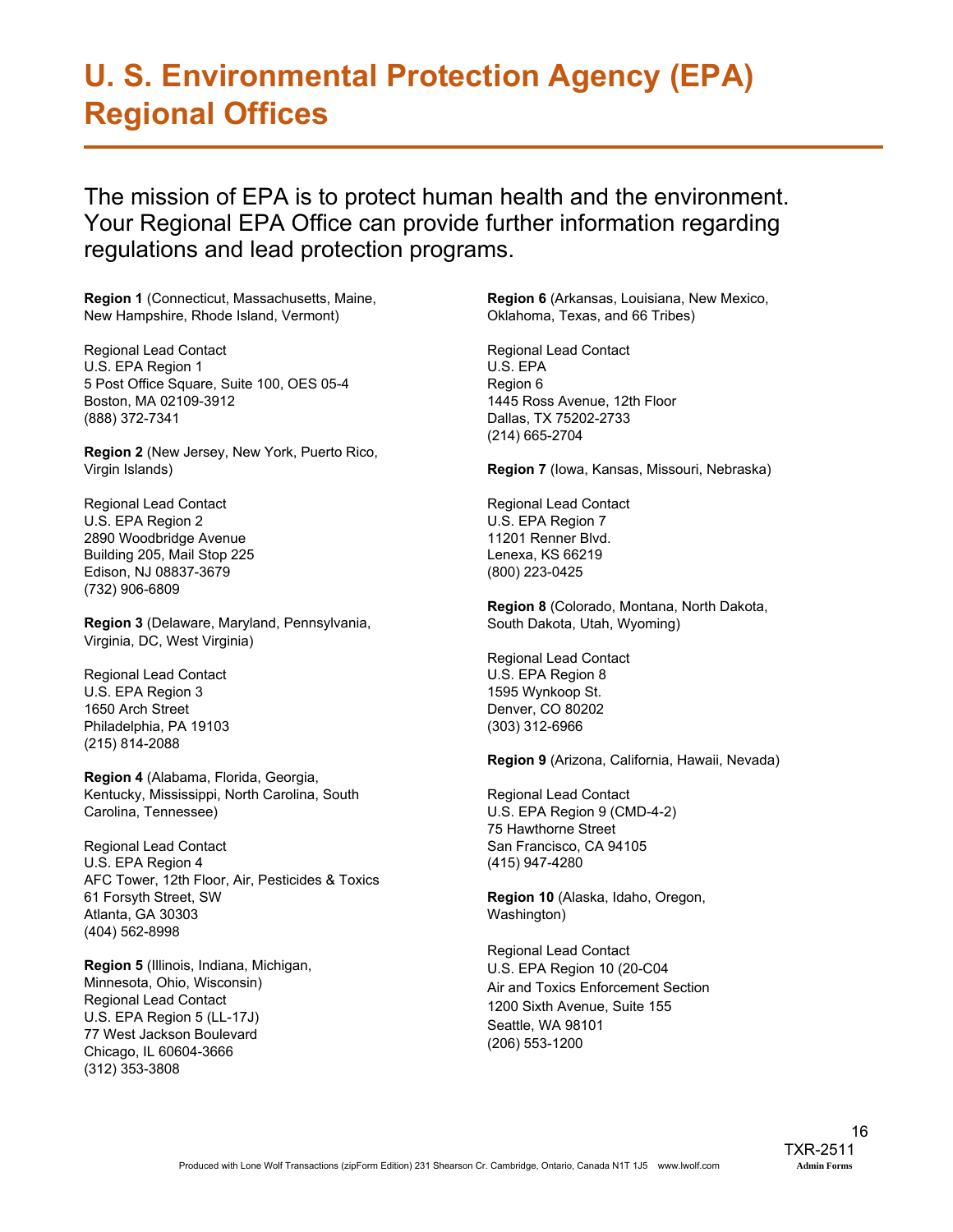The CPSC protects the public against unreasonable risk of injury from consumer products through education, safety standards activities, and enforcement. Contact CPSC for further information regarding consumer product safety and regulations.

#### CPSC

4330 East West Highway Bethesda, MD 20814-4421 1-800-638-2772 cpsc.gov or saferproducts.gov

### U. S. Department of Housing and Urban Development (HUD)

HUD's mission is to create strong, sustainable, inclusive communities and quality affordable homes for all. Contact to Office of Lead Hazard Control and Healthy Homes for further information regarding the Lead Safe Housing Rule, which protects families in pre-1978 assisted housing, and for the lead hazard control and research grant programs.

#### **HUD**

451 Seventh Street, SW, Room 8236 Washington, DC 20410-3000 (202) 402-7698 hud.gov/lead

This document is in the public domain. It may be produced by an individual or organization without permission. Information provided in this booklet is based upon current scientific and technical understanding of the issues presented and is reflective of the jurisdictional boundaries established by the statutes governing the co-authoring agencies. Following the advice given will not necessarily provide complete protection in all situations or against all health hazards that can be caused by lead exposure.

U. S. EPA Washington DC 20460 **EPA-747-K-12-001** EPA-747-K-12-001 U. S. CPSC Bethesda MD 20814 March 2021 U. S. HUD Washington DC 20410